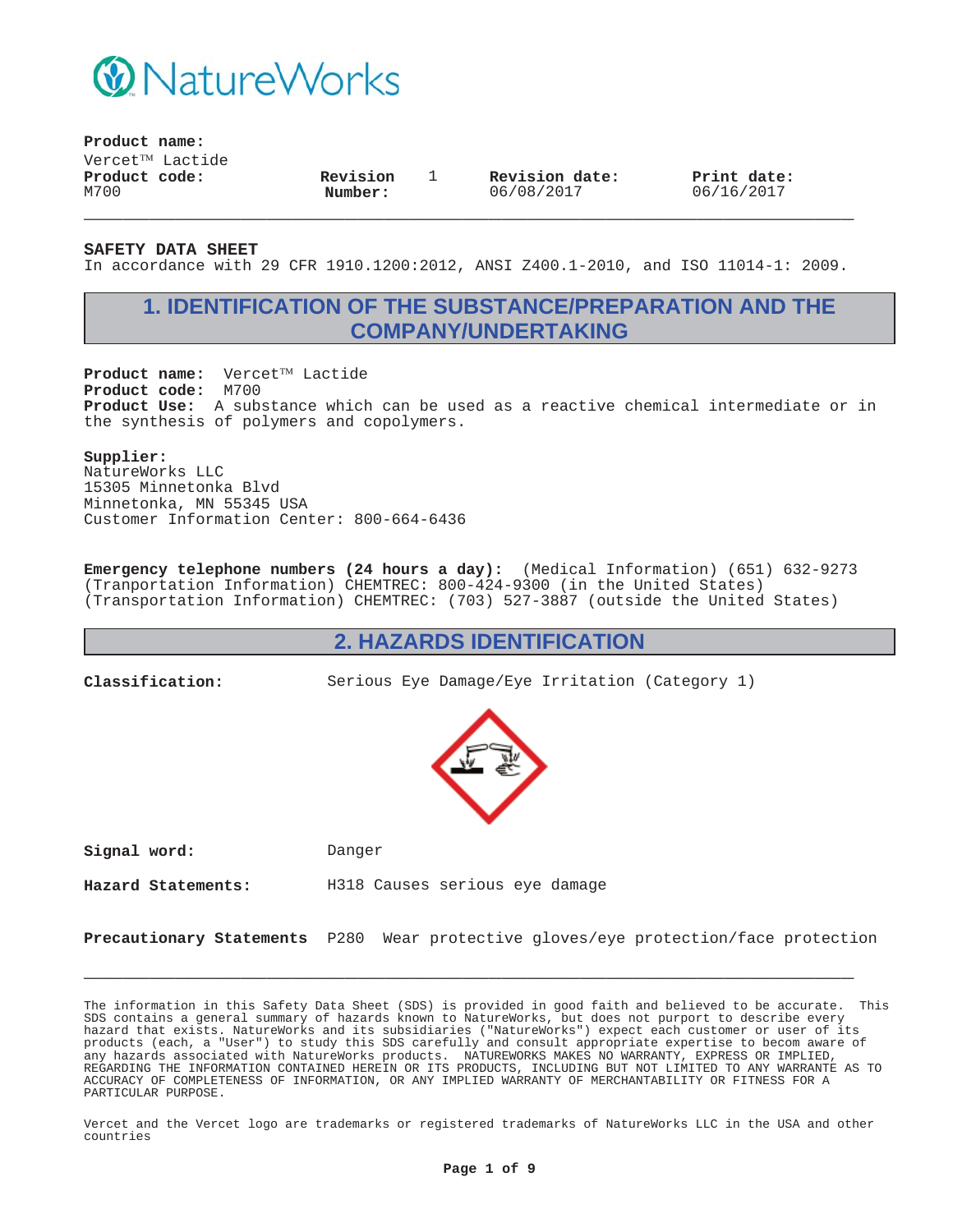

| Vercet™ Lactide<br>Product code:<br>M700 | Revision Number: 1 | Revision date:<br>06/08/2017 | Print date:<br>06/16/2017 |  |
|------------------------------------------|--------------------|------------------------------|---------------------------|--|
|                                          |                    |                              |                           |  |

IF IN EYES: Rinse caustiously with water for several minutes. Remove contact lenses, if present and easy to do. Continue rinsing.

**Potential health effects:** See Section 11 for more information

**Environmental precautions:**See Section 12 for more information

**Product name:**

**Other Hazards:** Lactide, when in contact with moisture, hydrolyzes to form lactic acid. Lactic acid can cause severe irritation and possibly burns to tissue upon contact. Contact with eyes may cause severe irritation with corneal injury, which may result in permanent impairment of vision, even blindness.

# **3. COMPOSITION/INFORMATION ON INGREDIENTS**

| Chemical name and CAS    | Weight % | OSHA Exposure<br>Limits: | <b>ACGIH Exposure</b><br>Limits: |
|--------------------------|----------|--------------------------|----------------------------------|
| Lactide<br>$95 - 96 - 5$ | >90      | None                     | None                             |

All ingredients in quantities > 1.0% (0.1% for carcinogens) that are potentially hazardous per OSHA definitions.

# **4. FIRST AID MEASURES**

**Emergency telephone numbers (24 hours a day):** (Medical Information) (651) 632-9273

- (Tranportation Information) CHEMTREC: 800-424-9300 (in the United States)
- (Transportation Information) CHEMTREC: (703) 527-3887 (outside the United States)

**Eye contact:** Rinse immediately with plenty of water, also under the eyelids, for at least 15 minutes Remove any contact lenses if easy to do. Call a physician or Poison Control Center immediately.

**Skin contact:** Rinse immediately with plenty of water for at least 15 minutes. If symptoms persist, call a physician

**\_\_\_\_\_\_\_\_\_\_\_\_\_\_\_\_\_\_\_\_\_\_\_\_\_\_\_\_\_\_\_\_\_\_\_\_\_\_\_\_\_\_\_\_\_\_\_\_\_\_\_\_\_\_\_\_\_\_\_**

**Inhalation:** Move to fresh air. Consult a physician if symptoms persist.

The information in this Safety Data Sheet (SDS) is provided in good faith and believed to be accurate. This SDS contains a general summary of hazards known to NatureWorks, but does not purport to describe every hazard that exists. NatureWorks and its subsidiaries ("NatureWorks") expect each customer or user of its products (each, a "User") to study this SDS carefully and consult appropriate expertise to becom aware of any hazards associated with NatureWorks products. NATUREWORKS MAKES NO WARRANTY, EXPRESS OR IMPLIED, REGARDING THE INFORMATION CONTAINED HEREIN OR ITS PRODUCTS, INCLUDING BUT NOT LIMITED TO ANY WARRANTE AS TO ACCURACY OF COMPLETENESS OF INFORMATION, OR ANY IMPLIED WARRANTY OF MERCHANTABILITY OR FITNESS FOR A PARTICULAR PURPOSE.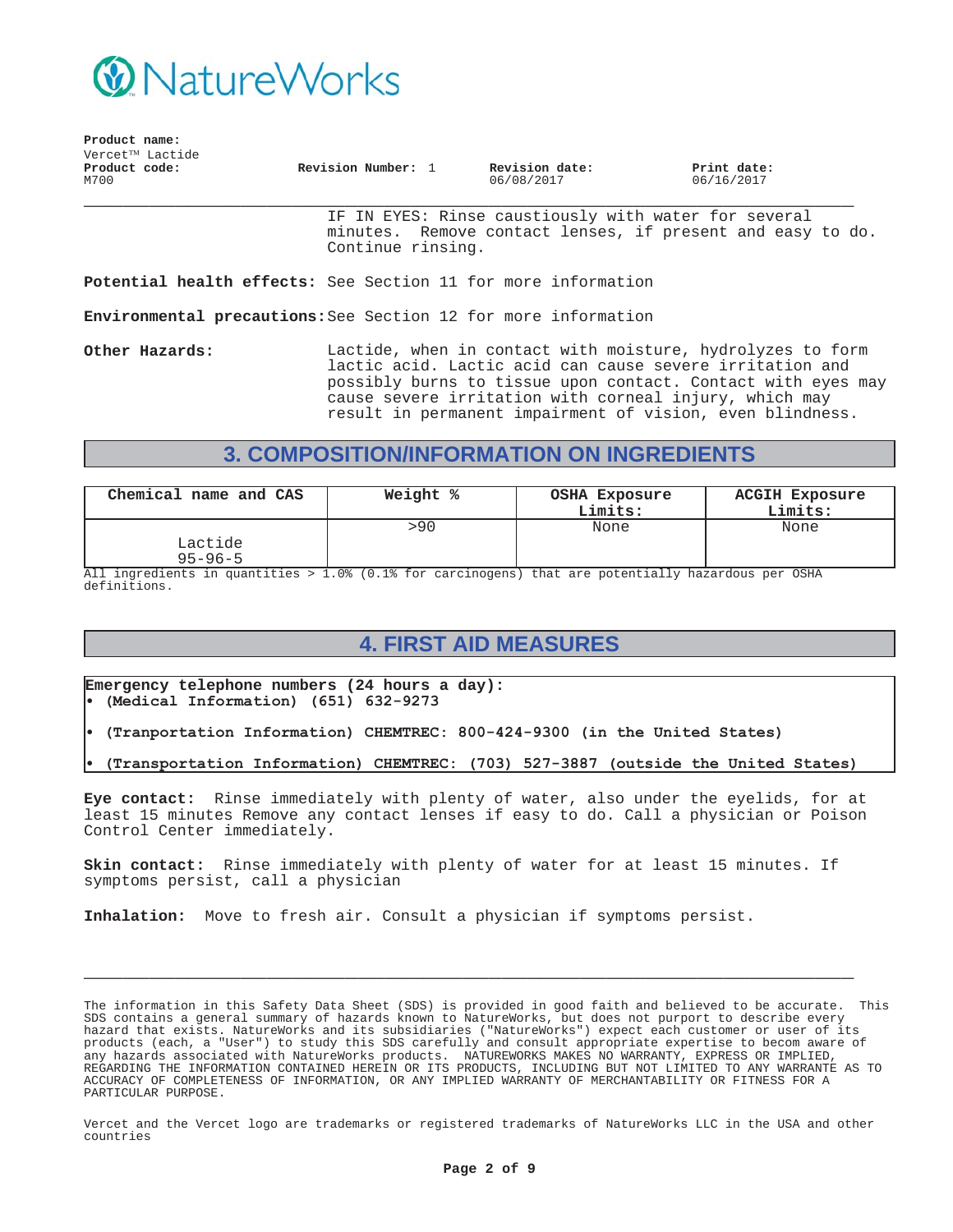

| Product name:         |                 |                    |  |                              |                           |  |
|-----------------------|-----------------|--------------------|--|------------------------------|---------------------------|--|
|                       | Vercet™ Lactide |                    |  |                              |                           |  |
| Product code:<br>M700 |                 | Revision Number: 1 |  | Revision date:<br>06/08/2017 | Print date:<br>06/16/2017 |  |

**\_\_\_\_\_\_\_\_\_\_\_\_\_\_\_\_\_\_\_\_\_\_\_\_\_\_\_\_\_\_\_\_\_\_\_\_\_\_\_\_\_\_\_\_\_\_\_\_\_\_\_\_\_\_\_\_\_\_\_ Ingestion:** If swallowed, DO NOT induce vomiting. Call a physician or poison control center immediately. Rinse mouth with plenty of water. If victim is fully conscious, give a small glass of water. NEVER give anything by mouth to an unconsious person.

**Notes to physician:** No specific antidote. Supportive care. Treatment based on judgement of the physician in response to the reaction of the patient.

### **5. FIRE-FIGHTING MEASURES**

**Flammability: Autoignition temperature:** Not determined

**Flammability Limits in Air: Flammable limits in air - lower (%):** Not determined **Flammable limits in air - upper (%):** Not determined

**Suitable extinguishing media:** Carbon dioxide (CO2), Dry chemical, Foam, Water fog, Fine spray, Alcohol resistant foams are preferred if available. General-purpose synthetic foams (including AFFF) or protein foams may function, but much less effectively.

**Unsuitable extinguishing media** Do not use a solid water stream as it may scatter and spread fire

**Special protective equipment for firefighters:** As in any fire, wear self-contained breathing apparatus pressure-demand, MSHA/NIOSH (approved or equivalent) and full protective gear. Evacuate area and fight fire from a safe distance. Avoid eye and skin contact with this material. If contact is likely, change to full chemical resistant clothing with SCBA.

**Under fire conditions:** Water mist may be used to cool closed containers

### **6. ACCIDENTAL RELEASE MEASURES**

**Personal precautions:** Isolate the spill area. Remove personnel from immediate area until material has cooled, either naturally or after soaking with an inert absorbent (e.g. vermiculite). Use with proper personal protective equipment (see Section 8). Avoid contact with skin and eyes. Ensure adequate ventilation. Avoid breathing vapors or mists. Avoid contact with eyes. Sweep up to prevent slipping hazard.

**Environmental precautions:** Do not allow material to contaminate ground water system. Do not flush into surface water or sanitary sewer system

**\_\_\_\_\_\_\_\_\_\_\_\_\_\_\_\_\_\_\_\_\_\_\_\_\_\_\_\_\_\_\_\_\_\_\_\_\_\_\_\_\_\_\_\_\_\_\_\_\_\_\_\_\_\_\_\_\_\_\_**

The information in this Safety Data Sheet (SDS) is provided in good faith and believed to be accurate. This SDS contains a general summary of hazards known to NatureWorks, but does not purport to describe every hazard that exists. NatureWorks and its subsidiaries ("NatureWorks") expect each customer or user of its products (each, a "User") to study this SDS carefully and consult appropriate expertise to becom aware of any hazards associated with NatureWorks products. NATUREWORKS MAKES NO WARRANTY, EXPRESS OR IMPLIED, REGARDING THE INFORMATION CONTAINED HEREIN OR ITS PRODUCTS, INCLUDING BUT NOT LIMITED TO ANY WARRANTE AS TO ACCURACY OF COMPLETENESS OF INFORMATION, OR ANY IMPLIED WARRANTY OF MERCHANTABILITY OR FITNESS FOR A PARTICULAR PURPOSE.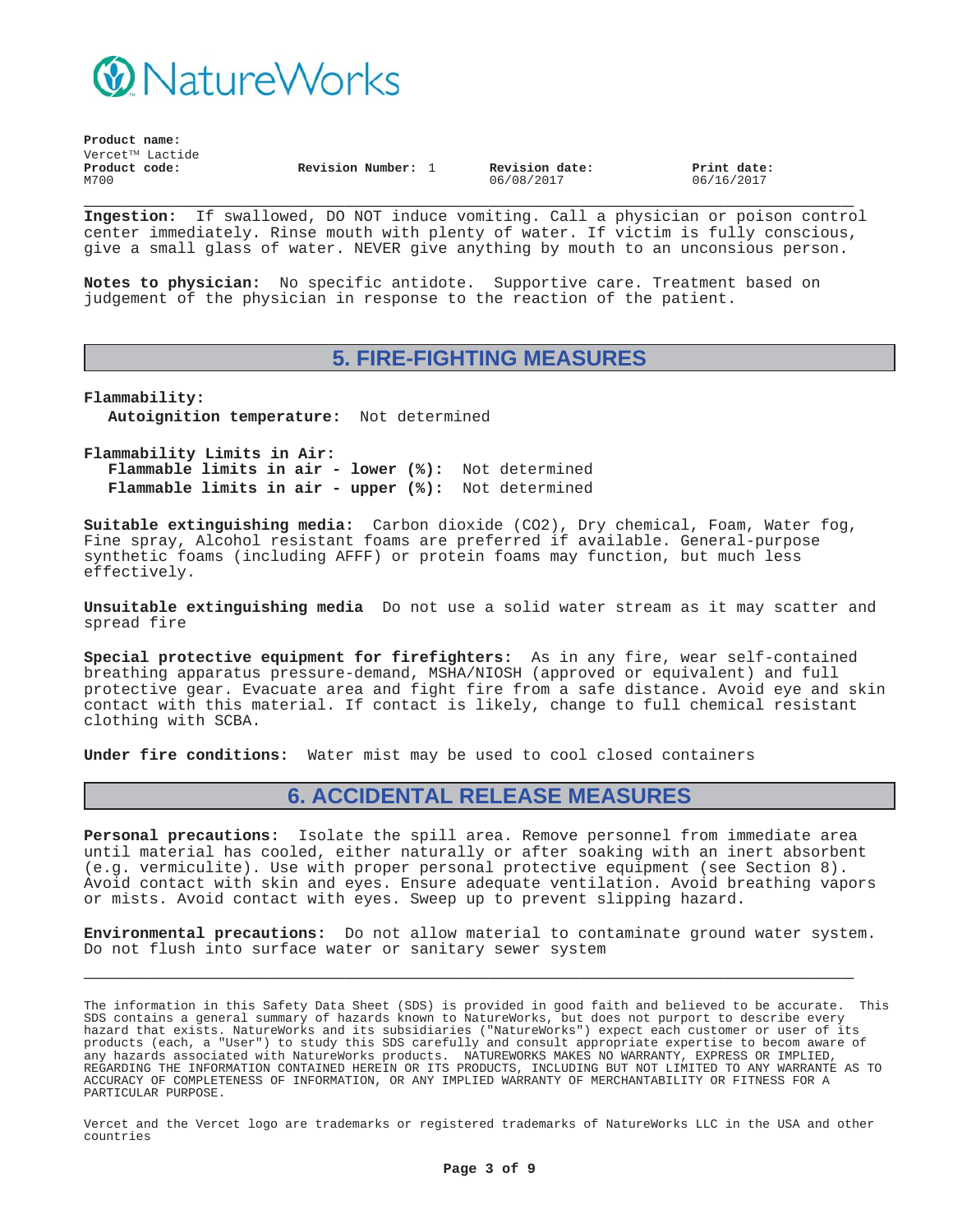

**Revision Number:** 1 **Revision date:** 06/08/2017

**Print date:** 06/16/2017

**Methods for cleaning up:** Protect from water. Where possible, allow molten material to solidify naturally. Soak up with inert absorbent material, if needed or preferred. Allow material to solidify, and scrape up. Sweep up and shovel into suitable containers for disposal. Avoid dust generation. If material has been exposed to water and hydrolysis has occured neutralize material with a basic absorbent. See Section 13 for more information.

**\_\_\_\_\_\_\_\_\_\_\_\_\_\_\_\_\_\_\_\_\_\_\_\_\_\_\_\_\_\_\_\_\_\_\_\_\_\_\_\_\_\_\_\_\_\_\_\_\_\_\_\_\_\_\_\_\_\_\_**

## **7. HANDLING AND STORAGE**

**Safe handling advice:** Avoid contact with skin, eyes and clothing. Workers should be protected from the possibility of contact with molten material during fabrication. Avoid dust formation.

**Storage:** Recommended pumping and storage temperature is 212F (100C). Product may become a solid at temperatures below (80C). Keep containers tightly closed in a dry, cool and well-ventilated place Keep contents under a nitrogen atmosphere.

## **8. EXPOSURE CONTROLS/PERSONAL PROTECTION**

#### **Exposure Control:**

**Engineering measures:** Ensure adequate ventilation. Provide appropriate exhaust ventilation at machinery and at places where dust can be generated.

**Exposure limits:** This material can generate Particulates Not Otherwise Classifiable (PNOC). The Occupational Safety and Health Administration (OSHA) PEL/TWA for PNOC is 15  $mg/m<sup>3</sup>$  for total dust and 5 mg/m<sup>3</sup> for the respirable fraction. The American Conference of Governmental Industrial Hygienists (ACGIH) TLV/TWA for PNOC is 10 mg/m3 for inhalable particulates and 3  $mq/m^3$  for respirable particulates.

#### **Personal protective equipment:**

**Eye protection:** Goggles Face-shield. Safety glasses with side-shields.

**Skin and body protection:** Impervious clothing Selection of specific items such as faceshield, gloves, boots, apron or full-body suit will depend on operation.

**Respiratory protection:** Use with approved air purifying respirator if handling at

**\_\_\_\_\_\_\_\_\_\_\_\_\_\_\_\_\_\_\_\_\_\_\_\_\_\_\_\_\_\_\_\_\_\_\_\_\_\_\_\_\_\_\_\_\_\_\_\_\_\_\_\_\_\_\_\_\_\_\_**

The information in this Safety Data Sheet (SDS) is provided in good faith and believed to be accurate. This SDS contains a general summary of hazards known to NatureWorks, but does not purport to describe every hazard that exists. NatureWorks and its subsidiaries ("NatureWorks") expect each customer or user of its products (each, a "User") to study this SDS carefully and consult appropriate expertise to becom aware of any hazards associated with NatureWorks products. NATUREWORKS MAKES NO WARRANTY, EXPRESS OR IMPLIED, REGARDING THE INFORMATION CONTAINED HEREIN OR ITS PRODUCTS, INCLUDING BUT NOT LIMITED TO ANY WARRANTE AS TO ACCURACY OF COMPLETENESS OF INFORMATION, OR ANY IMPLIED WARRANTY OF MERCHANTABILITY OR FITNESS FOR A PARTICULAR PURPOSE.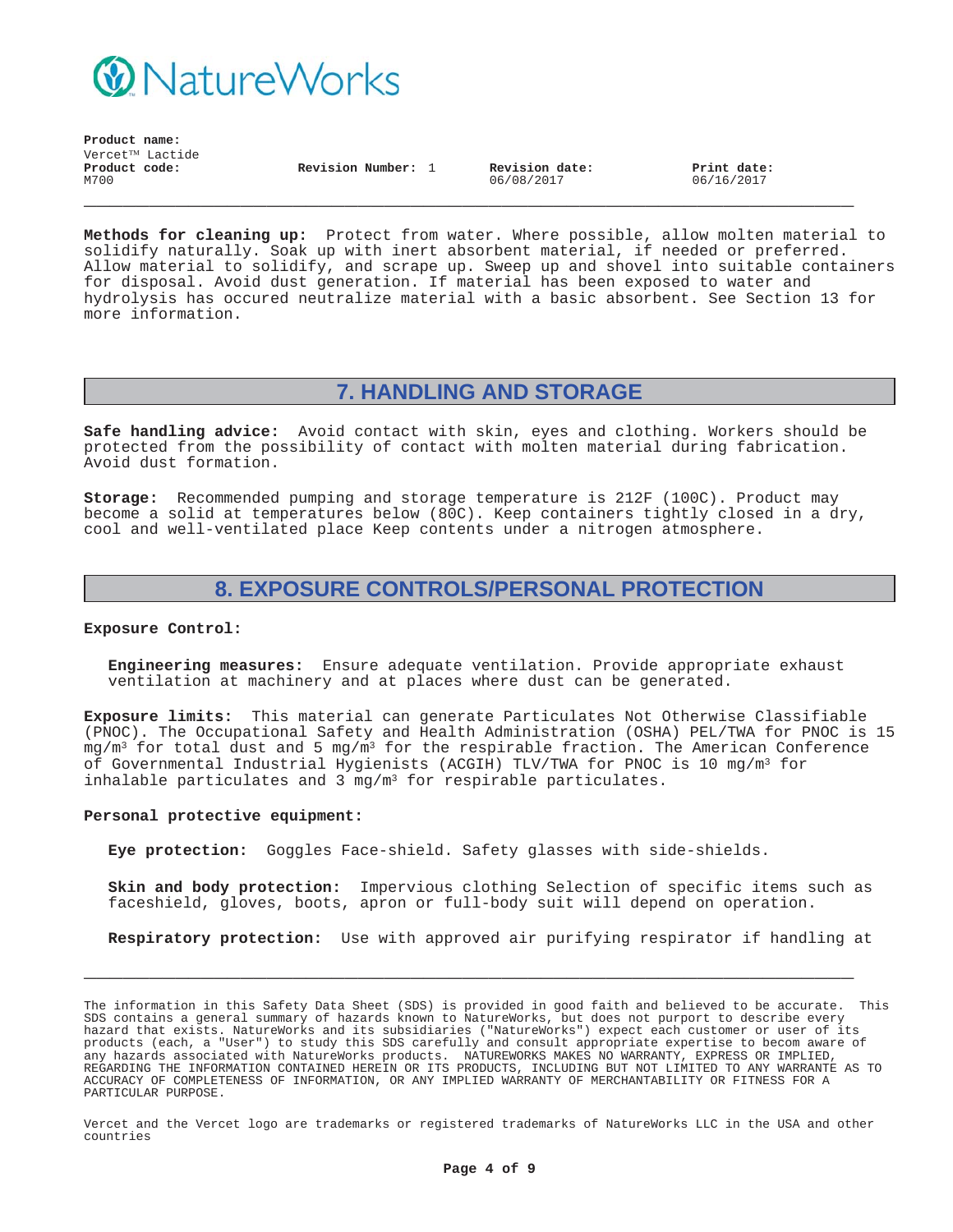

| Product name:   |                  |                |             |
|-----------------|------------------|----------------|-------------|
| Vercet™ Lactide |                  |                |             |
| Product code:   | Revision Number: | Revision date: | Print date: |
| M700            |                  | 06/08/2017     | 06/16/2017  |

**\_\_\_\_\_\_\_\_\_\_\_\_\_\_\_\_\_\_\_\_\_\_\_\_\_\_\_\_\_\_\_\_\_\_\_\_\_\_\_\_\_\_\_\_\_\_\_\_\_\_\_\_\_\_\_\_\_\_\_** elevated temperatures. Consult an industrial hygiene professional prior to respirator selection and use. Use a postive-pressure air supplied respirator if there is any potential for an uncontrolled release, exposure levels are not known, or any other circumstances where air-purifying respirators may not provide adequate protection. WARNING: Air purifying respirators do not protect workers in oxygen-deficient atmospheres.

**Hand protection:** Preventive skin protection. Contact glove manufacturer for specific glove information.

**Hygiene measures:** Eye wash fountain should be located in immediate work area. Handle in accordance with good industrial hygiene and safety practice Keep working clothes separately

**Special hazard:** Workers should be protected from the possibility of contact with molten material during fabrication.

## **9. PHYSICAL AND CHEMICAL PROPERTIES**

Physical state: Solid, Liquid **Color:** Yellow, Amber **Odor:** Acrid odor. **pH:**<br> **Vapor pressure:** Not determined<br>
Not determined **Vapor pressure:** Not determined<br> **Vapor density:** Not determined **Vapor density:** Not determined<br> **Evaporation rate:** Not determined **Evaporation rate: Partition Coefficient (n-octanol/water)** Not determined **Density:** No data available **Decomposition temperature:** Not determined **Boiling point / boiling range:** 482-500F (250-260C) **Melting point / melting range:** 131F (55C) **Autoignition temperature:** Not determined **Freezing point °C** Not determined **Flash point:** 150C **Flammability:** No information available **Flammability Limits in Air:** No information available Water solubility: **Solubility:** No information available **Other Standards:** None

## **10. STABILITY AND REACTIVITY**

**\_\_\_\_\_\_\_\_\_\_\_\_\_\_\_\_\_\_\_\_\_\_\_\_\_\_\_\_\_\_\_\_\_\_\_\_\_\_\_\_\_\_\_\_\_\_\_\_\_\_\_\_\_\_\_\_\_\_\_**

The information in this Safety Data Sheet (SDS) is provided in good faith and believed to be accurate. This SDS contains a general summary of hazards known to NatureWorks, but does not purport to describe every hazard that exists. NatureWorks and its subsidiaries ("NatureWorks") expect each customer or user of its products (each, a "User") to study this SDS carefully and consult appropriate expertise to becom aware of any hazards associated with NatureWorks products. NATUREWORKS MAKES NO WARRANTY, EXPRESS OR IMPLIED, REGARDING THE INFORMATION CONTAINED HEREIN OR ITS PRODUCTS, INCLUDING BUT NOT LIMITED TO ANY WARRANTE AS TO ACCURACY OF COMPLETENESS OF INFORMATION, OR ANY IMPLIED WARRANTY OF MERCHANTABILITY OR FITNESS FOR A PARTICULAR PURPOSE.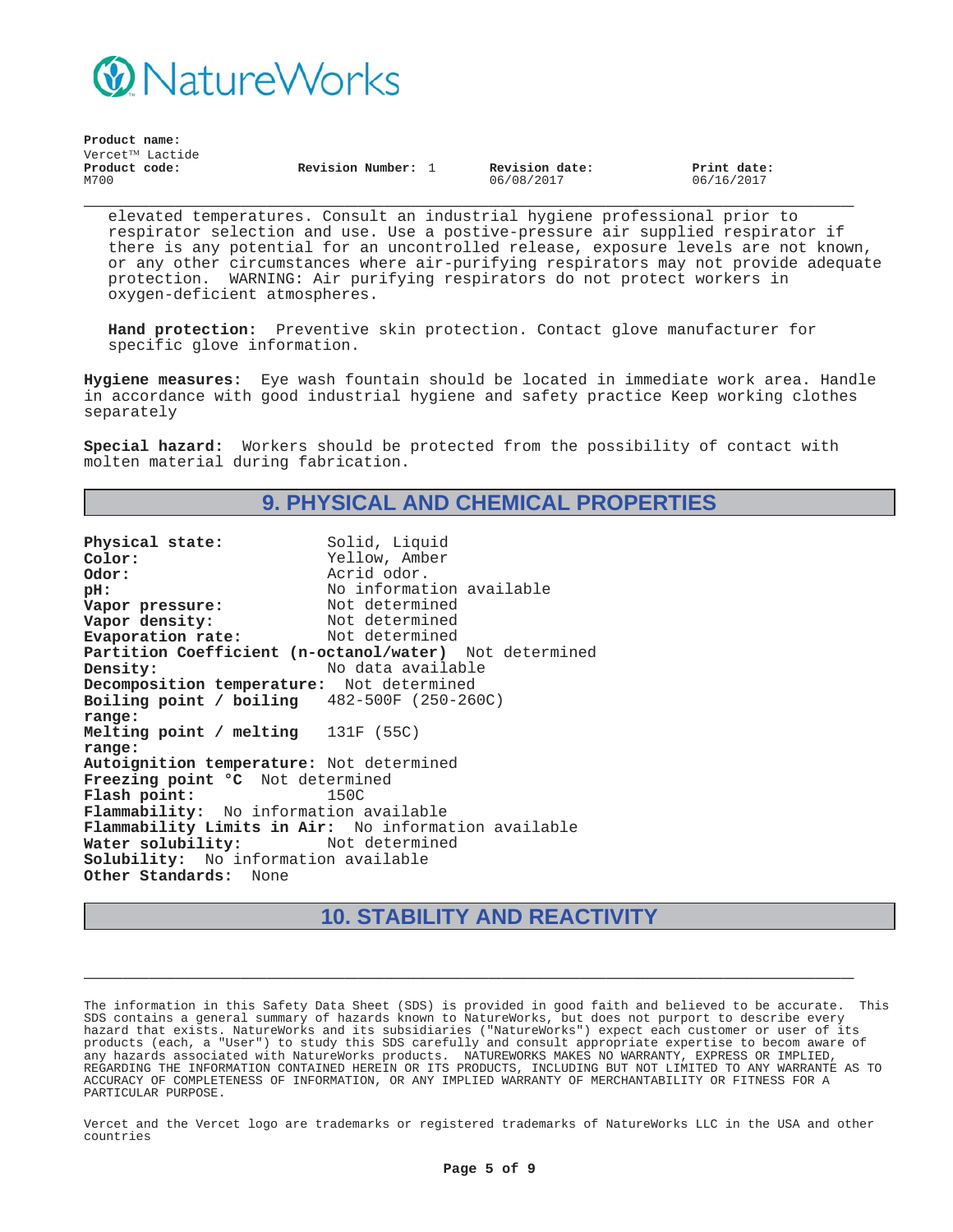

**Product name:**  $Vercet^{TM}$  Lactide **\_\_\_\_\_\_\_\_\_\_\_\_\_\_\_\_\_\_\_\_\_\_\_\_\_\_\_\_\_\_\_\_\_\_\_\_\_\_\_\_\_\_\_\_\_\_\_\_\_\_\_\_\_\_\_\_\_\_\_ Product code:** M700 **Revision Number:** 1 **Revision date:** 06/08/2017 **Print date:** 06/16/2017

**Chemical stability:** Hygroscopic. Stable under recommended storage conditions.

**Conditions to avoid:** Temperatures above 440F (230C). Exposure to moisture. Heat Generation of gas during decomposition can cause pressure in closed systems.

**Materials to avoid:** Strong bases, Oxidizing agents, Nitric acid, Hydrofluoric acid

**Hazardous decomposition products:** Carbon dioxide, Carbon monoxide (CO), Aldehydes, Organic acids

**Possibility of hazardous reactions:** None expected under conditions of normal use

**Polymerization:** Polymerization can occur. At elevated temperatures organometallic compounds, nitric acid and hydrofluoric acid can catalyze polymerization.

### **11. TOXICOLOGICAL INFORMATION**

**Acute toxicity:** Lactide caused adverse effects to the gastrointestinal system and kidneys in animal studies.

**Local effects:** Lactide, when in contact with moisture, hydrolyzes to form lactic acid. Lactic acid can cause severe irritation and possibly burns to tissue upon contact. Risk of serious damage to eyes Severe eye irritation May cause skin irritation Irritating to respiratory system

**Specific effects:** Inhalation may provoke the following symptoms:, Lung irritation, Severe shortness of breath, Difficulty in breathing, Ingestion may provoke the following symptoms:, Nausea, Diarrhoea, Vomiting.

**Long term toxicity** No data available

**Mutagenic effects:** Tests on bacterial or mammalian cell cultures did not show mutagenic effects. Did not show mutagenic effects in animal experiments

**Reproductive toxicity:** No data is available on the product itself.

**Carcinogenic effects:** No data is available on the product itself.

**Target organ effects:** In animals, effects have been reported on the following organs following ingestion: stomach, kidneys.

**\_\_\_\_\_\_\_\_\_\_\_\_\_\_\_\_\_\_\_\_\_\_\_\_\_\_\_\_\_\_\_\_\_\_\_\_\_\_\_\_\_\_\_\_\_\_\_\_\_\_\_\_\_\_\_\_\_\_\_**

The information in this Safety Data Sheet (SDS) is provided in good faith and believed to be accurate. This SDS contains a general summary of hazards known to NatureWorks, but does not purport to describe every hazard that exists. NatureWorks and its subsidiaries ("NatureWorks") expect each customer or user of its products (each, a "User") to study this SDS carefully and consult appropriate expertise to becom aware of any hazards associated with NatureWorks products. NATUREWORKS MAKES NO WARRANTY, EXPRESS OR IMPLIED, REGARDING THE INFORMATION CONTAINED HEREIN OR ITS PRODUCTS, INCLUDING BUT NOT LIMITED TO ANY WARRANTE AS TO ACCURACY OF COMPLETENESS OF INFORMATION, OR ANY IMPLIED WARRANTY OF MERCHANTABILITY OR FITNESS FOR A PARTICULAR PURPOSE.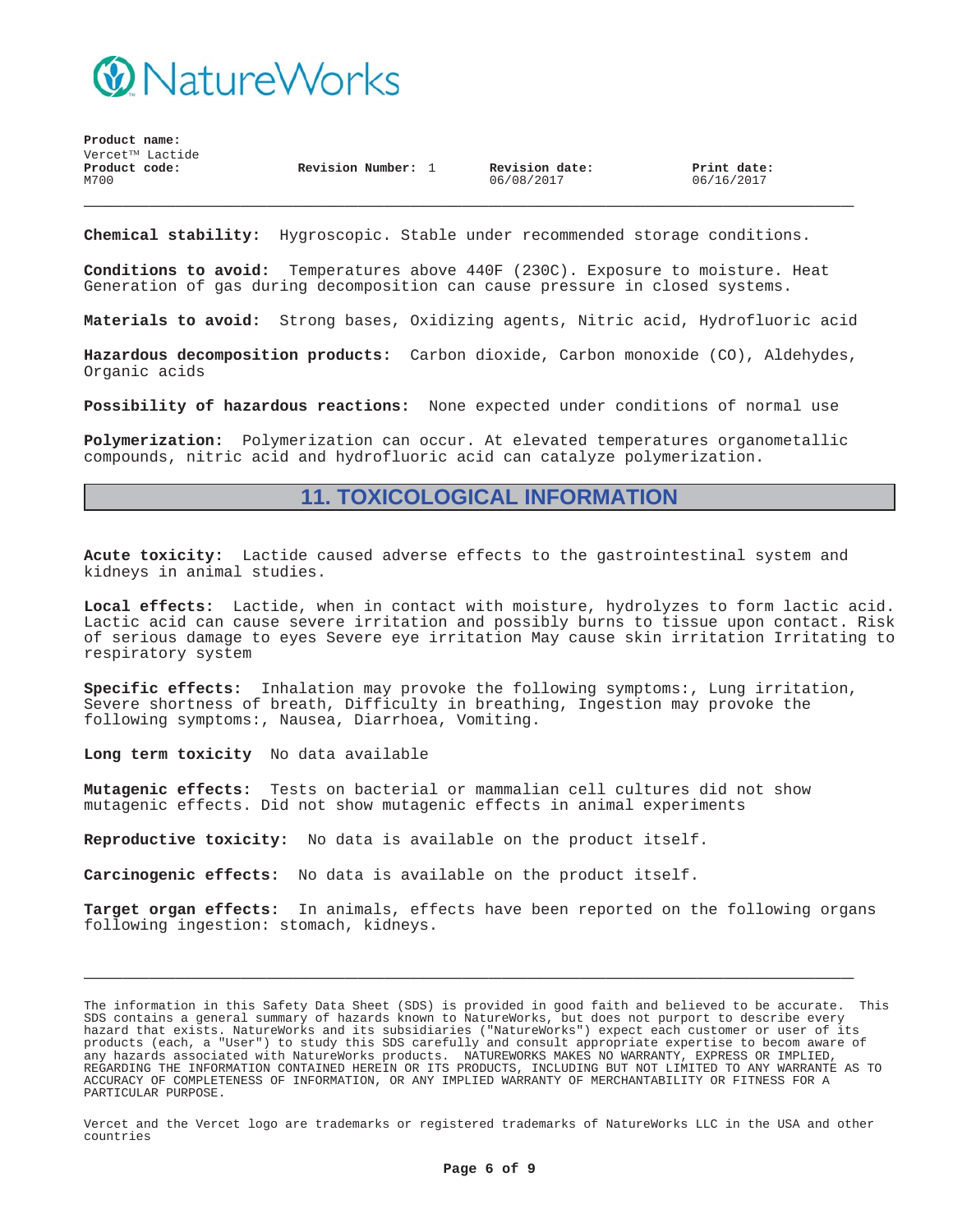

**Revision Number:** 1 **Revision date:**

06/08/2017

**Print date:** 06/16/2017

**\_\_\_\_\_\_\_\_\_\_\_\_\_\_\_\_\_\_\_\_\_\_\_\_\_\_\_\_\_\_\_\_\_\_\_\_\_\_\_\_\_\_\_\_\_\_\_\_\_\_\_\_\_\_\_\_\_\_\_ Skin:** LD50/dermal/rabbit > 2000 mg/kg

**Ingestion:** LD50/ oral/ rat > 5000 mg/kg

### **12. ECOLOGICAL INFORMATION**

**Ecotoxicity effects:** No data available

**Persistence and degradability:** No data available

**Bioaccumulation:** The bioconcentration factor (BCF) is less than 100 (low potential for bioconcentration).

**Mobility:** Estimated log octanol-water partition coefficient (Kow) is 1.65. Estimated Koc is 50 (very mobile in soils). Estimated Henrys Law Constant is 1.22 x 10-5 atm-m3/mole (more likely to partition into water than air).

### **13. DISPOSAL CONSIDERATIONS**

#### **Waste from residues / unused products:**

Waste disposal must be in accordance with appropriate Federal, State, and local regulations. This product, if unaltered by use, may be disposed of by treatment at a permitted facility or as advised by your local hazardous waste regulatory authority. Residue from fires extinguished with this material may be hazardous.

THE COMPANY HAS NO CONTROL OVER THE MANAGEMENT PRACTICES OR MANUFACTURING PROCESSES OF PARTIES HANDLING OR USING THIS MATERIAL. THE INFORMATION PRESENTED HERE PERTAINS ONLY TO THE PRODUCT AS SHIPPED IN ITS INTENDED CONDITION

### **14. TRANSPORT INFORMATION**

**U.S. Department of Transportation (DOT): Proper shipping name:** This product is not regulated when shipped at room temperature. **Hazard class:** Not regulated **UN-No:** None **Packing group:** None **Hazardous substances (RQ):** None

The information in this Safety Data Sheet (SDS) is provided in good faith and believed to be accurate. This SDS contains a general summary of hazards known to NatureWorks, but does not purport to describe every hazard that exists. NatureWorks and its subsidiaries ("NatureWorks") expect each customer or user of its products (each, a "User") to study this SDS carefully and consult appropriate expertise to becom aware of any hazards associated with NatureWorks products. NATUREWORKS MAKES NO WARRANTY, EXPRESS OR IMPLIED, REGARDING THE INFORMATION CONTAINED HEREIN OR ITS PRODUCTS, INCLUDING BUT NOT LIMITED TO ANY WARRANTE AS TO ACCURACY OF COMPLETENESS OF INFORMATION, OR ANY IMPLIED WARRANTY OF MERCHANTABILITY OR FITNESS FOR A PARTICULAR PURPOSE.

**\_\_\_\_\_\_\_\_\_\_\_\_\_\_\_\_\_\_\_\_\_\_\_\_\_\_\_\_\_\_\_\_\_\_\_\_\_\_\_\_\_\_\_\_\_\_\_\_\_\_\_\_\_\_\_\_\_\_\_**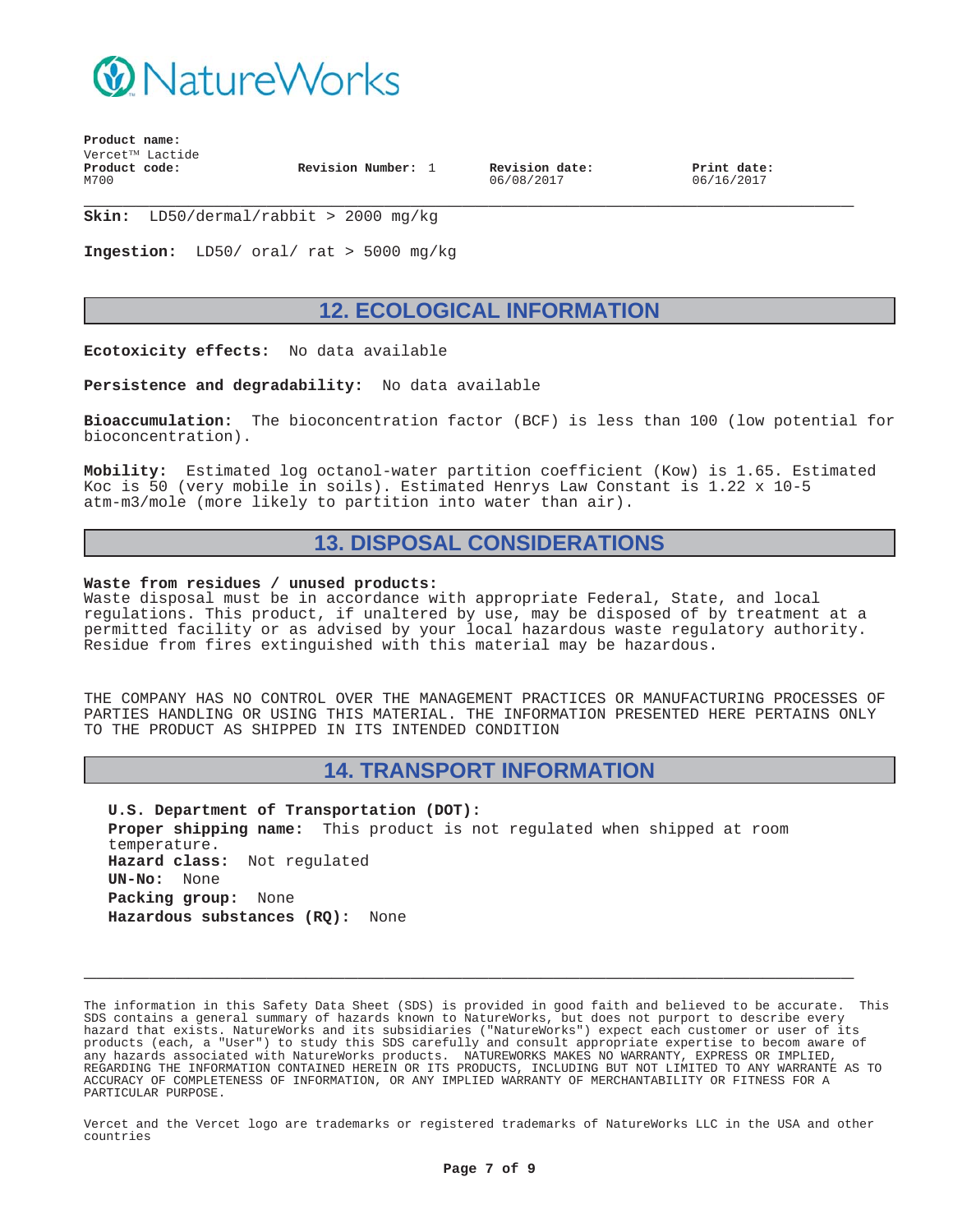

**Revision Number:** 1 **Revision date:**

06/08/2017

**Print date:** 06/16/2017

#### **\_\_\_\_\_\_\_\_\_\_\_\_\_\_\_\_\_\_\_\_\_\_\_\_\_\_\_\_\_\_\_\_\_\_\_\_\_\_\_\_\_\_\_\_\_\_\_\_\_\_\_\_\_\_\_\_\_\_\_ IMDG:**

**Proper shipping name:** This product is not regulated when shipped at room temperature. **Hazard class:** Not regulated **Packing group:** None

#### **ICAO/IATA:**

**Proper shipping name:** This product is not regulated when shipped at room temperature. **Hazard Class:** Not regulated **Packing group:** None

# **15. REGULATORY INFORMATION**

(not meant to be all inclusive - selective regulations represented)

Regulatory requirements are subject to change and may differ between locations. It is the User's responsibility to ensure that all activities comply with all federal, state or provincial and locals laws and regulations. The following specific information is made for the purpose of complying with numerous national, federal, state or provincial, and local laws and regulations. See other sections for health and safety information.

**U.S. REGULATIONS**

**TSCA Inventory List:** Listed

**STATE REGULATIONS**

**California Proposition 65 -** Not Listed

**INTERNATIONAL INVENTORIES**

**Canada NDSL Inventory List :** Listed **REACH/EU EINECS List :** Listed **Japanese inventory (ENCS):**Listed **Korean chemical inventory:** Listed **China inventory of existing chemical substances list :** Not Listed

## **16. OTHER INFORMATION INCLUDING INFORMATION ON PREPARATION AND REVISION OF THE SDS**

**\_\_\_\_\_\_\_\_\_\_\_\_\_\_\_\_\_\_\_\_\_\_\_\_\_\_\_\_\_\_\_\_\_\_\_\_\_\_\_\_\_\_\_\_\_\_\_\_\_\_\_\_\_\_\_\_\_\_\_**

The information in this Safety Data Sheet (SDS) is provided in good faith and believed to be accurate. This SDS contains a general summary of hazards known to NatureWorks, but does not purport to describe every hazard that exists. NatureWorks and its subsidiaries ("NatureWorks") expect each customer or user of its products (each, a "User") to study this SDS carefully and consult appropriate expertise to becom aware of any hazards associated with NatureWorks products. NATUREWORKS MAKES NO WARRANTY, EXPRESS OR IMPLIED, REGARDING THE INFORMATION CONTAINED HEREIN OR ITS PRODUCTS, INCLUDING BUT NOT LIMITED TO ANY WARRANTE AS TO ACCURACY OF COMPLETENESS OF INFORMATION, OR ANY IMPLIED WARRANTY OF MERCHANTABILITY OR FITNESS FOR A PARTICULAR PURPOSE.